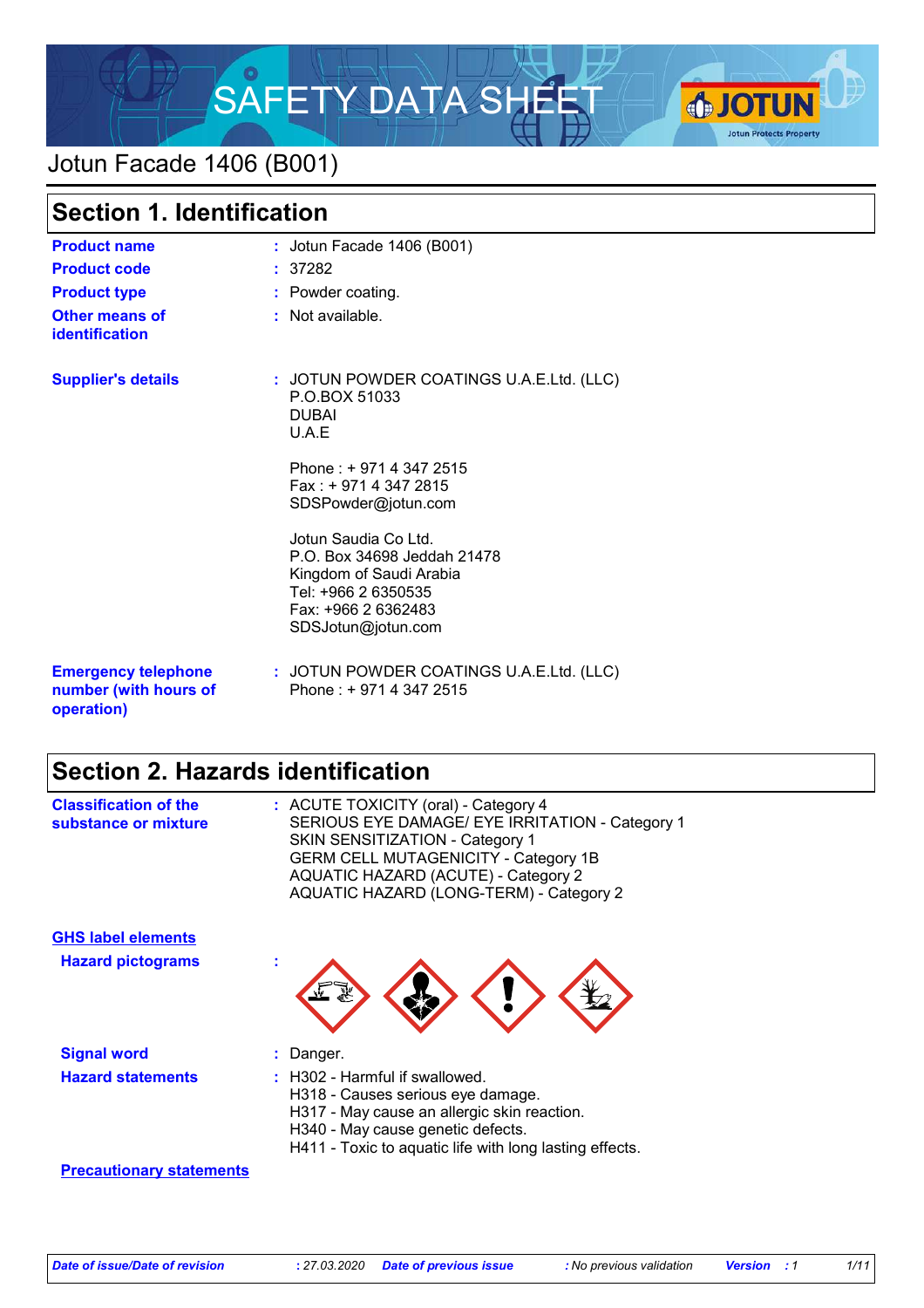# **Section 2. Hazards identification**

| <b>Prevention</b> | : P201 - Obtain special instructions before use.<br>P202 - Do not handle until all safety precautions have been read and understood.<br>P280 - Wear protective gloves. Wear eye or face protection. Wear protective<br>clothing.<br>P273 - Avoid release to the environment.<br>P270 - Do not eat, drink or smoke when using this product.<br>P264 - Wash hands thoroughly after handling.                                                                                                                                                                               |
|-------------------|--------------------------------------------------------------------------------------------------------------------------------------------------------------------------------------------------------------------------------------------------------------------------------------------------------------------------------------------------------------------------------------------------------------------------------------------------------------------------------------------------------------------------------------------------------------------------|
| <b>Response</b>   | : P391 - Collect spillage.<br>P308 + P313 - IF exposed or concerned: Get medical attention.<br>P301 + P312 + P330 - IF SWALLOWED: Call a POISON CENTER or physician if<br>you feel unwell. Rinse mouth.<br>P302 + P352 - IF ON SKIN: Wash with plenty of soap and water.<br>P333 + P313 - If skin irritation or rash occurs: Get medical attention.<br>P305 + P351 + P338 + P310 - IF IN EYES: Rinse cautiously with water for several<br>minutes. Remove contact lenses, if present and easy to do. Continue rinsing.<br>Immediately call a POISON CENTER or physician. |
| <b>Storage</b>    | : P405 - Store locked up.                                                                                                                                                                                                                                                                                                                                                                                                                                                                                                                                                |
| <b>Disposal</b>   | : P501 - Dispose of contents and container in accordance with all local, regional,<br>national and international regulations.                                                                                                                                                                                                                                                                                                                                                                                                                                            |

**Other hazards which do not :** None known. **result in classification**

## **Section 3. Composition/information on ingredients**

| Substance/mixture                       | : Mixture        |
|-----------------------------------------|------------------|
| <b>Other means of</b><br>identification | : Not available. |

### **CAS number/other identifiers**

| <b>CAS number</b>   | : Not applicable. |
|---------------------|-------------------|
| <b>EC</b> number    | : Mixture.        |
| <b>Product code</b> | : 37282           |

| Ingredient name                                                     | $\frac{9}{6}$ | <b>CAS number</b> |
|---------------------------------------------------------------------|---------------|-------------------|
| $1,3,5$ -tris(oxiranylmethyl)-1,3,5-triazine-2,4,6(1h,3h,5h)-trione | ~10           | 2451-62-9         |
| zinc di(benzothiazol-2-yl) disulphide                               | ≤5            | 155-04-4          |

**There are no additional ingredients present which, within the current knowledge of the supplier and in the concentrations applicable, are classified as hazardous to health or the environment and hence require reporting in this section.**

**Occupational exposure limits, if available, are listed in Section 8.**

### **Section 4. First aid measures**

| <b>Description of necessary first aid measures</b> |                                                                                                                                                                                                                                                                                                                                                                                                                                                                                                                                                                                                                                                                                                                                                                                                                                                                           |
|----------------------------------------------------|---------------------------------------------------------------------------------------------------------------------------------------------------------------------------------------------------------------------------------------------------------------------------------------------------------------------------------------------------------------------------------------------------------------------------------------------------------------------------------------------------------------------------------------------------------------------------------------------------------------------------------------------------------------------------------------------------------------------------------------------------------------------------------------------------------------------------------------------------------------------------|
| Eye contact                                        | : Get medical attention immediately. Call a poison center or physician. Immediately<br>flush eyes with plenty of water, occasionally lifting the upper and lower eyelids.<br>Check for and remove any contact lenses. Continue to rinse for at least 10 minutes.<br>Chemical burns must be treated promptly by a physician.                                                                                                                                                                                                                                                                                                                                                                                                                                                                                                                                               |
| <b>Inhalation</b>                                  | : Get medical attention immediately. Call a poison center or physician. Remove<br>victim to fresh air and keep at rest in a position comfortable for breathing. If it is<br>suspected that fumes are still present, the rescuer should wear an appropriate mask<br>or self-contained breathing apparatus. If not breathing, if breathing is irregular or if<br>respiratory arrest occurs, provide artificial respiration or oxygen by trained personnel.<br>It may be dangerous to the person providing aid to give mouth-to-mouth<br>resuscitation. If unconscious, place in recovery position and get medical attention<br>immediately. Maintain an open airway. Loosen tight clothing such as a collar, tie,<br>belt or waistband. In case of inhalation of decomposition products in a fire,<br>symptoms may be delayed. The exposed person may need to be kept under |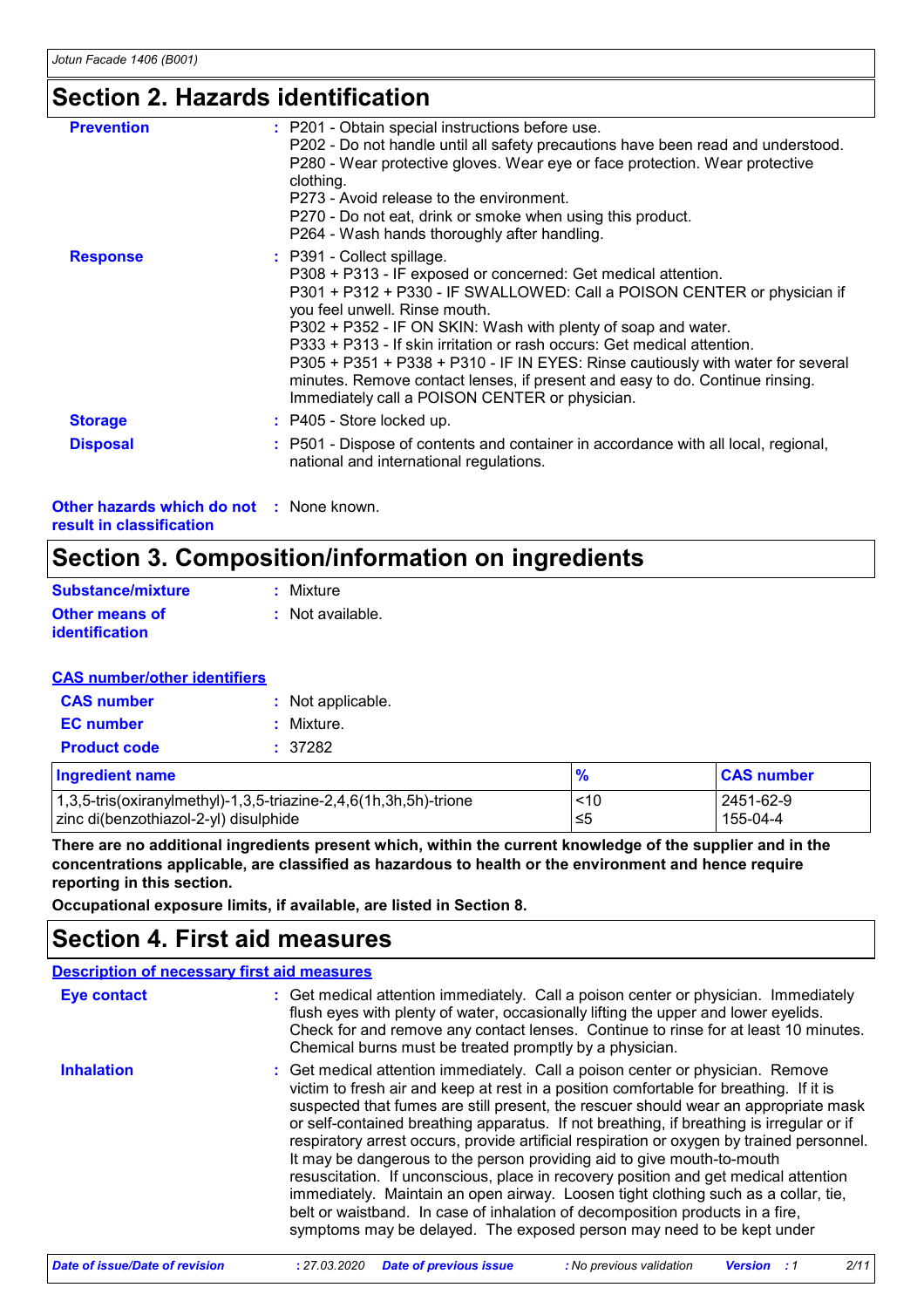# **Section 4. First aid measures**

|                     | medical surveillance for 48 hours.                                                                                                                                                                                                                                                                                                                                                                                                                                                                                                                                                                                                                                                                                                                                                                                                                                                     |
|---------------------|----------------------------------------------------------------------------------------------------------------------------------------------------------------------------------------------------------------------------------------------------------------------------------------------------------------------------------------------------------------------------------------------------------------------------------------------------------------------------------------------------------------------------------------------------------------------------------------------------------------------------------------------------------------------------------------------------------------------------------------------------------------------------------------------------------------------------------------------------------------------------------------|
| <b>Skin contact</b> | : Get medical attention immediately. Call a poison center or physician. Wash with<br>plenty of soap and water. Remove contaminated clothing and shoes. Wash<br>contaminated clothing thoroughly with water before removing it, or wear gloves.<br>Continue to rinse for at least 10 minutes. Chemical burns must be treated promptly<br>by a physician. In the event of any complaints or symptoms, avoid further exposure.<br>Wash clothing before reuse. Clean shoes thoroughly before reuse.                                                                                                                                                                                                                                                                                                                                                                                        |
| <b>Ingestion</b>    | : Get medical attention immediately. Call a poison center or physician. Wash out<br>mouth with water. Remove dentures if any. Remove victim to fresh air and keep at<br>rest in a position comfortable for breathing. If material has been swallowed and the<br>exposed person is conscious, give small quantities of water to drink. Stop if the<br>exposed person feels sick as vomiting may be dangerous. Do not induce vomiting<br>unless directed to do so by medical personnel. If vomiting occurs, the head should<br>be kept low so that vomit does not enter the lungs. Chemical burns must be treated<br>promptly by a physician. Never give anything by mouth to an unconscious person.<br>If unconscious, place in recovery position and get medical attention immediately.<br>Maintain an open airway. Loosen tight clothing such as a collar, tie, belt or<br>waistband. |

### **Most important symptoms/effects, acute and delayed**

| <b>Potential acute health effects</b> |                                                                                                                                                                                                                                                                                                                                                                                                                 |
|---------------------------------------|-----------------------------------------------------------------------------------------------------------------------------------------------------------------------------------------------------------------------------------------------------------------------------------------------------------------------------------------------------------------------------------------------------------------|
| <b>Eye contact</b>                    | : Causes serious eye damage.                                                                                                                                                                                                                                                                                                                                                                                    |
| <b>Inhalation</b>                     | : No known significant effects or critical hazards.                                                                                                                                                                                                                                                                                                                                                             |
| <b>Skin contact</b>                   | : May cause an allergic skin reaction.                                                                                                                                                                                                                                                                                                                                                                          |
| <b>Ingestion</b>                      | : Harmful if swallowed.                                                                                                                                                                                                                                                                                                                                                                                         |
| <b>Over-exposure signs/symptoms</b>   |                                                                                                                                                                                                                                                                                                                                                                                                                 |
| <b>Eye contact</b>                    | : Adverse symptoms may include the following:<br>pain<br>watering<br>redness                                                                                                                                                                                                                                                                                                                                    |
| <b>Inhalation</b>                     | : No specific data.                                                                                                                                                                                                                                                                                                                                                                                             |
| <b>Skin contact</b>                   | : Adverse symptoms may include the following:<br>pain or irritation<br>redness<br>blistering may occur                                                                                                                                                                                                                                                                                                          |
| <b>Ingestion</b>                      | : Adverse symptoms may include the following:<br>stomach pains                                                                                                                                                                                                                                                                                                                                                  |
|                                       | Indication of immediate medical attention and special treatment needed, if necessary                                                                                                                                                                                                                                                                                                                            |
| <b>Notes to physician</b>             | : In case of inhalation of decomposition products in a fire, symptoms may be delayed.<br>The exposed person may need to be kept under medical surveillance for 48 hours.                                                                                                                                                                                                                                        |
| <b>Specific treatments</b>            | : No specific treatment.                                                                                                                                                                                                                                                                                                                                                                                        |
| <b>Protection of first-aiders</b>     | : No action shall be taken involving any personal risk or without suitable training. If it<br>is suspected that fumes are still present, the rescuer should wear an appropriate<br>mask or self-contained breathing apparatus. It may be dangerous to the person<br>providing aid to give mouth-to-mouth resuscitation. Wash contaminated clothing<br>thoroughly with water before removing it, or wear gloves. |

**See toxicological information (Section 11)**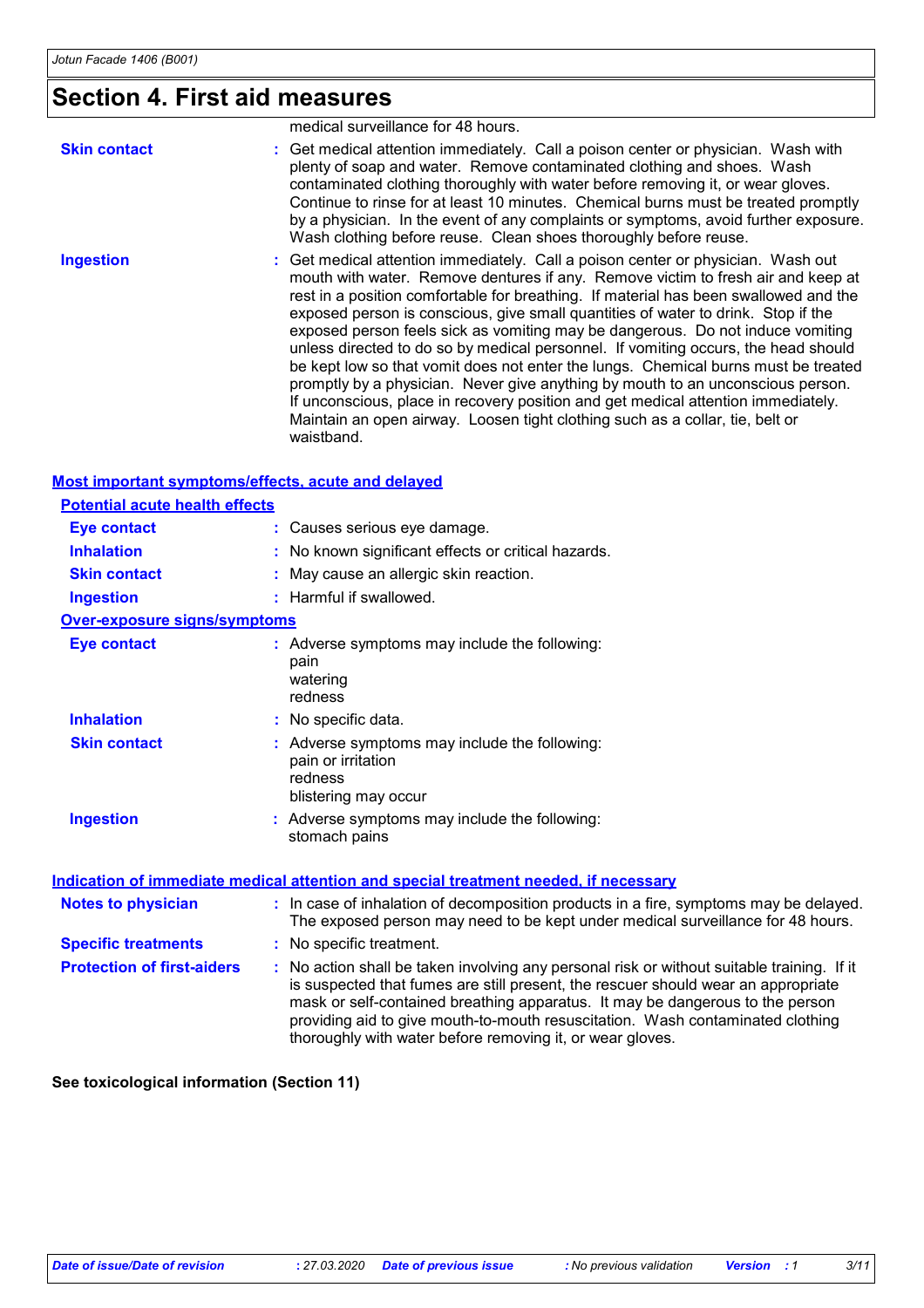# **Section 5. Fire-fighting measures**

| <b>Extinguishing media</b>                               |                                                                                                                                                                                                     |
|----------------------------------------------------------|-----------------------------------------------------------------------------------------------------------------------------------------------------------------------------------------------------|
| <b>Suitable extinguishing</b><br>media                   | : Use an extinguishing agent suitable for the surrounding fire.                                                                                                                                     |
| <b>Unsuitable extinguishing</b><br>media                 | : None known.                                                                                                                                                                                       |
| <b>Specific hazards arising</b><br>from the chemical     | : Fine dust clouds may form explosive mixtures with air.                                                                                                                                            |
| <b>Hazardous thermal</b><br>decomposition products       | Decomposition products may include the following materials:<br>carbon dioxide<br>carbon monoxide<br>nitrogen oxides<br>sulfur oxides<br>metal oxide/oxides                                          |
| <b>Special protective actions</b><br>for fire-fighters   | : Promptly isolate the scene by removing all persons from the vicinity of the incident if<br>there is a fire. No action shall be taken involving any personal risk or without<br>suitable training. |
| <b>Special protective</b><br>equipment for fire-fighters | : Fire-fighters should wear appropriate protective equipment and self-contained<br>breathing apparatus (SCBA) with a full face-piece operated in positive pressure<br>mode.                         |

# **Section 6. Accidental release measures**

|                                                              | <b>Personal precautions, protective equipment and emergency procedures</b>                                                                                                                                                                                                                                                                                                        |
|--------------------------------------------------------------|-----------------------------------------------------------------------------------------------------------------------------------------------------------------------------------------------------------------------------------------------------------------------------------------------------------------------------------------------------------------------------------|
| For non-emergency<br>personnel                               | : No action shall be taken involving any personal risk or without suitable training.<br>Evacuate surrounding areas. Keep unnecessary and unprotected personnel from<br>entering. Do not touch or walk through spilled material. Provide adequate<br>ventilation. Wear appropriate respirator when ventilation is inadequate. Put on<br>appropriate personal protective equipment. |
| For emergency responders                                     | : If specialized clothing is required to deal with the spillage, take note of any<br>information in Section 8 on suitable and unsuitable materials. See also the<br>information in "For non-emergency personnel".                                                                                                                                                                 |
| <b>Environmental precautions</b>                             | : Avoid dispersal of spilled material and runoff and contact with soil, waterways,<br>drains and sewers. Inform the relevant authorities if the product has caused<br>environmental pollution (sewers, waterways, soil or air). Water polluting material.<br>May be harmful to the environment if released in large quantities. Collect spillage.                                 |
| <b>Methods and materials for containment and cleaning up</b> |                                                                                                                                                                                                                                                                                                                                                                                   |

| <b>Small spill</b> | : Move containers from spill area. Avoid dust generation. Do not dry sweep.<br>Vacuum dust with equipment fitted with a HEPA filter and place in a closed, labeled<br>waste container. Place spilled material in a designated, labeled waste container.<br>Dispose of via a licensed waste disposal contractor.                                                                                                                                    |
|--------------------|----------------------------------------------------------------------------------------------------------------------------------------------------------------------------------------------------------------------------------------------------------------------------------------------------------------------------------------------------------------------------------------------------------------------------------------------------|
| <b>Large spill</b> | : Move containers from spill area. Approach release from upwind. Prevent entry into<br>sewers, water courses, basements or confined areas. Avoid dust generation. Do<br>not dry sweep. Vacuum dust with equipment fitted with a HEPA filter and place in a<br>closed, labeled waste container. Dispose of via a licensed waste disposal<br>contractor. Note: see Section 1 for emergency contact information and Section 13<br>for waste disposal. |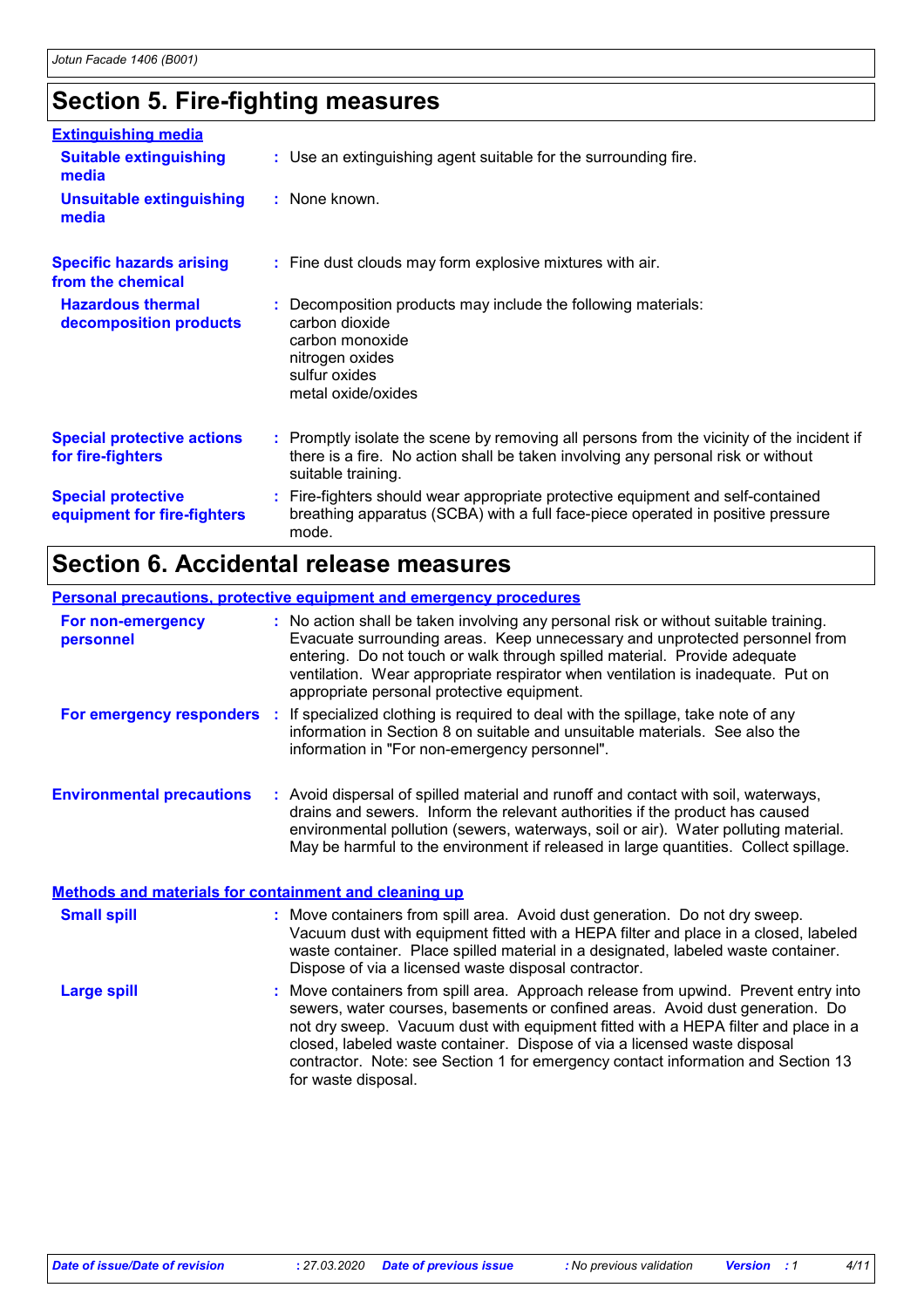# **Section 7. Handling and storage**

| <b>Precautions for safe handling</b>                                      |                                                                                                                                                                                                                                                                                                                                                                                                                                                                                                                                                                                                                                                                                                                                                                                                                    |
|---------------------------------------------------------------------------|--------------------------------------------------------------------------------------------------------------------------------------------------------------------------------------------------------------------------------------------------------------------------------------------------------------------------------------------------------------------------------------------------------------------------------------------------------------------------------------------------------------------------------------------------------------------------------------------------------------------------------------------------------------------------------------------------------------------------------------------------------------------------------------------------------------------|
| <b>Protective measures</b>                                                | : Put on appropriate personal protective equipment (see Section 8). Persons with a<br>history of skin sensitization problems should not be employed in any process in<br>which this product is used. Avoid exposure - obtain special instructions before use.<br>Do not handle until all safety precautions have been read and understood. Do not<br>get in eyes or on skin or clothing. Do not ingest. Avoid release to the environment.<br>If during normal use the material presents a respiratory hazard, use only with<br>adequate ventilation or wear appropriate respirator. Keep in the original container or<br>an approved alternative made from a compatible material, kept tightly closed when<br>not in use. Empty containers retain product residue and can be hazardous. Do not<br>reuse container. |
| <b>Advice on general</b><br>occupational hygiene                          | : Eating, drinking and smoking should be prohibited in areas where this material is<br>handled, stored and processed. Workers should wash hands and face before<br>eating, drinking and smoking. Remove contaminated clothing and protective<br>equipment before entering eating areas. See also Section 8 for additional<br>information on hygiene measures.                                                                                                                                                                                                                                                                                                                                                                                                                                                      |
| <b>Conditions for safe storage,</b><br>including any<br>incompatibilities | Store in accordance with local regulations. Store in original container protected<br>from direct sunlight in a dry, cool and well-ventilated area, away from incompatible<br>materials (see Section 10) and food and drink. Store locked up. Keep container<br>tightly closed and sealed until ready for use. Containers that have been opened<br>must be carefully resealed and kept upright to prevent leakage. Do not store in<br>unlabeled containers. Use appropriate containment to avoid environmental<br>contamination. See Section 10 for incompatible materials before handling or use.                                                                                                                                                                                                                  |

## **Section 8. Exposure controls/personal protection**

#### **Control parameters**

#### **Occupational exposure limits**

| <b>Ingredient name</b>                                              | <b>Exposure limits</b>                                                              |
|---------------------------------------------------------------------|-------------------------------------------------------------------------------------|
| $1,3,5$ -tris(oxiranylmethyl)-1,3,5-triazine-2,4,6(1h,3h,5h)-trione | <b>ACGIH TLV (United States, 3/2018).</b><br>TWA: $0.05$ mg/m <sup>3</sup> 8 hours. |

OSHA Nuisance Dust Limit of 15 mg/m<sup>3</sup> (total) and 5 mg/m<sup>3</sup> (respirable). ACGIH Nuisance Dust Limit of 10 mg/m<sup>3</sup> (total) and 3 mg/m<sup>3</sup> (respirable).

| <b>Appropriate engineering</b><br>controls | : If user operations generate dust, fumes, gas, vapor or mist, use process enclosures,<br>local exhaust ventilation or other engineering controls to keep worker exposure to<br>airborne contaminants below any recommended or statutory limits.                                                                                                                                                                                                                            |
|--------------------------------------------|-----------------------------------------------------------------------------------------------------------------------------------------------------------------------------------------------------------------------------------------------------------------------------------------------------------------------------------------------------------------------------------------------------------------------------------------------------------------------------|
| <b>Environmental exposure</b><br>controls  | : Emissions from ventilation or work process equipment should be checked to ensure<br>they comply with the requirements of environmental protection legislation. In some<br>cases, fume scrubbers, filters or engineering modifications to the process<br>equipment will be necessary to reduce emissions to acceptable levels.                                                                                                                                             |
| <b>Individual protection measures</b>      |                                                                                                                                                                                                                                                                                                                                                                                                                                                                             |
| <b>Hygiene measures</b>                    | : Wash hands, forearms and face thoroughly after handling chemical products, before<br>eating, smoking and using the lavatory and at the end of the working period.<br>Appropriate techniques should be used to remove potentially contaminated clothing.<br>Contaminated work clothing should not be allowed out of the workplace. Wash<br>contaminated clothing before reusing. Ensure that eyewash stations and safety<br>showers are close to the workstation location. |
| <b>Eye/face protection</b>                 | : Safety eyewear complying with an approved standard should be used when a risk<br>assessment indicates this is necessary to avoid exposure to liquid splashes, mists,<br>gases or dusts. If contact is possible, the following protection should be worn,<br>unless the assessment indicates a higher degree of protection: chemical splash<br>goggles and/or face shield. If inhalation hazards exist, a full-face respirator may be<br>required instead.                 |
| <b>Skin protection</b>                     |                                                                                                                                                                                                                                                                                                                                                                                                                                                                             |
| <b>Date of issue/Date of revision</b>      | : 27.03.2020<br><b>Date of previous issue</b><br>5/11<br>: No previous validation<br><b>Version</b> : 1                                                                                                                                                                                                                                                                                                                                                                     |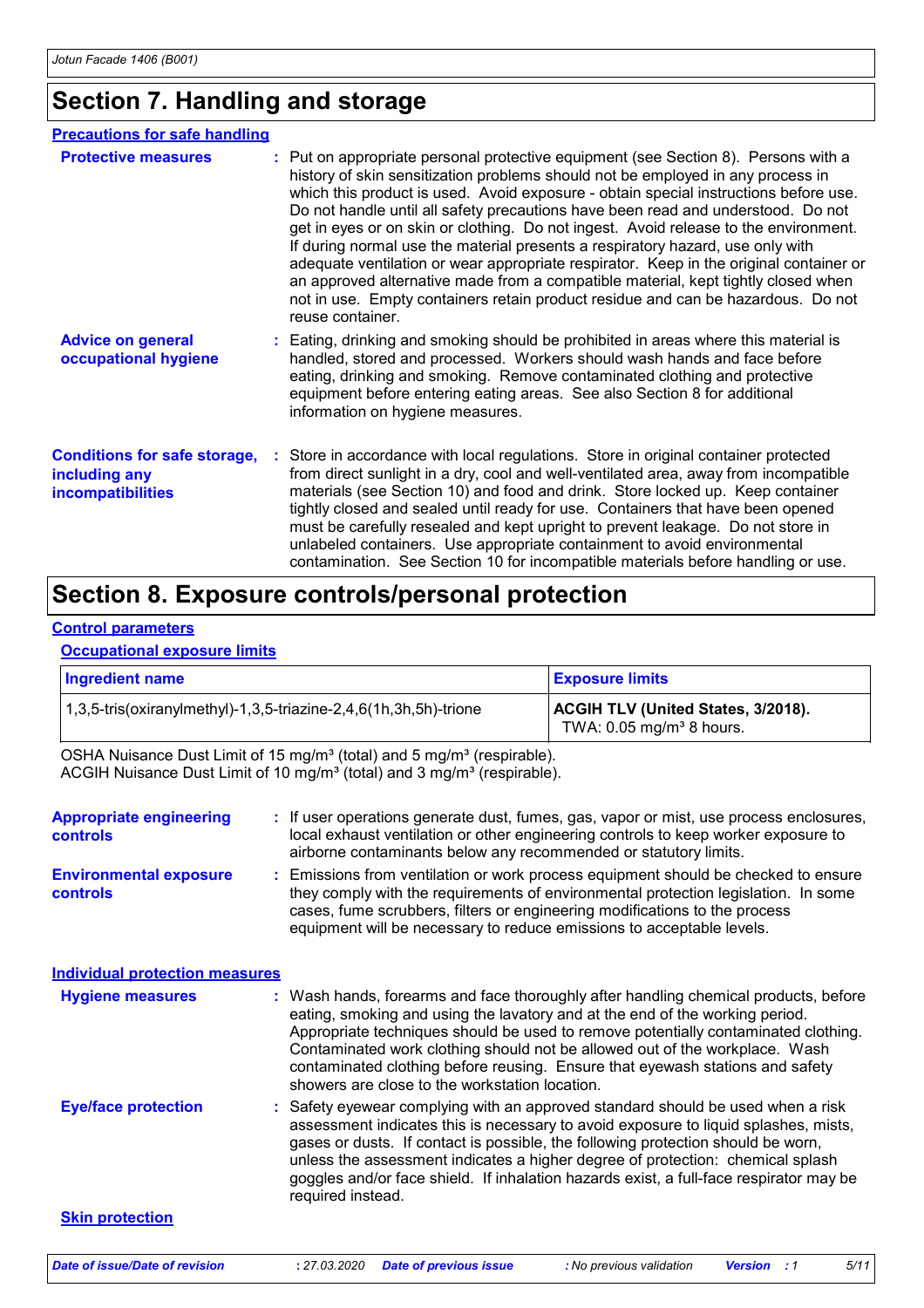# **Section 8. Exposure controls/personal protection**

| <b>Hand protection</b>        | : There is no one glove material or combination of materials that will give unlimited<br>resistance to any individual or combination of chemicals.<br>The breakthrough time must be greater than the end use time of the product.<br>The instructions and information provided by the glove manufacturer on use,<br>storage, maintenance and replacement must be followed.<br>Gloves should be replaced regularly and if there is any sign of damage to the glove<br>material.<br>Always ensure that gloves are free from defects and that they are stored and used<br>correctly.<br>The performance or effectiveness of the glove may be reduced by physical/chemical<br>damage and poor maintenance.<br>Barrier creams may help to protect the exposed areas of the skin but should not be<br>applied once exposure has occurred.<br>Wear suitable gloves tested to EN374.<br>Recommended, gloves(breakthrough time) > 8 hours: neoprene, PVC, butyl rubber<br>May be used, gloves(breakthrough time) 4 - 8 hours: polyvinyl alcohol (PVA), nitrile<br>rubber |
|-------------------------------|-----------------------------------------------------------------------------------------------------------------------------------------------------------------------------------------------------------------------------------------------------------------------------------------------------------------------------------------------------------------------------------------------------------------------------------------------------------------------------------------------------------------------------------------------------------------------------------------------------------------------------------------------------------------------------------------------------------------------------------------------------------------------------------------------------------------------------------------------------------------------------------------------------------------------------------------------------------------------------------------------------------------------------------------------------------------|
| <b>Body protection</b>        | : Personal protective equipment for the body should be selected based on the task<br>being performed and the risks involved and should be approved by a specialist<br>before handling this product.                                                                                                                                                                                                                                                                                                                                                                                                                                                                                                                                                                                                                                                                                                                                                                                                                                                             |
| <b>Other skin protection</b>  | : Appropriate footwear and any additional skin protection measures should be<br>selected based on the task being performed and the risks involved and should be<br>approved by a specialist before handling this product.                                                                                                                                                                                                                                                                                                                                                                                                                                                                                                                                                                                                                                                                                                                                                                                                                                       |
| <b>Respiratory protection</b> | : If workers are exposed to concentrations above the exposure limit, they must use<br>appropriate, certified respirators. If dust is generated and ventilation is inadequate,<br>use respirator that will protect against dust/mist. (FFP2 / N95).                                                                                                                                                                                                                                                                                                                                                                                                                                                                                                                                                                                                                                                                                                                                                                                                              |

# **Section 9. Physical and chemical properties**

| <b>Appearance</b>                                 |                                                                |
|---------------------------------------------------|----------------------------------------------------------------|
| <b>Physical state</b>                             | : Solid. Powder.                                               |
| <b>Color</b>                                      | : Various                                                      |
| <b>Odor</b>                                       | Odorless.                                                      |
| <b>Odor threshold</b>                             | : Not applicable.                                              |
| pH                                                | : Not applicable.                                              |
| <b>Melting point (dust)</b>                       | : $85 - 115$ °C                                                |
| <b>Boiling point</b>                              | : Not applicable.                                              |
| <b>Flash point</b>                                | : Not applicable.                                              |
| <b>Evaporation rate</b>                           | : Not applicable.                                              |
| <b>Flammability (solid, gas)</b>                  | : Fine dust clouds may form explosive mixtures with air.       |
| <b>Lower explosion limit (dust)</b>               | : $30$ g/m <sup>3</sup> (EN 14034-3)                           |
| <b>Minimum ignition energy</b><br>(mJ)            | $: 10 - 30$ (EN 13821)                                         |
| <b>Vapor pressure</b>                             | : Not applicable.                                              |
| <b>Vapor density</b>                              | : Not applicable.                                              |
| <b>Density</b>                                    | : 1.2 to 1.9 g/cm <sup>3</sup>                                 |
| <b>Solubility</b>                                 | Insoluble in the following materials: cold water and hot water |
| <b>Partition coefficient: n-</b><br>octanol/water | : Not applicable.                                              |
| <b>Auto-ignition temperature</b>                  | $:$ >450°C                                                     |
| <b>Decomposition temperature</b>                  | : $>230^{\circ}$ C ( $>446^{\circ}$ F)                         |
| <b>Viscosity</b>                                  | : Not applicable.                                              |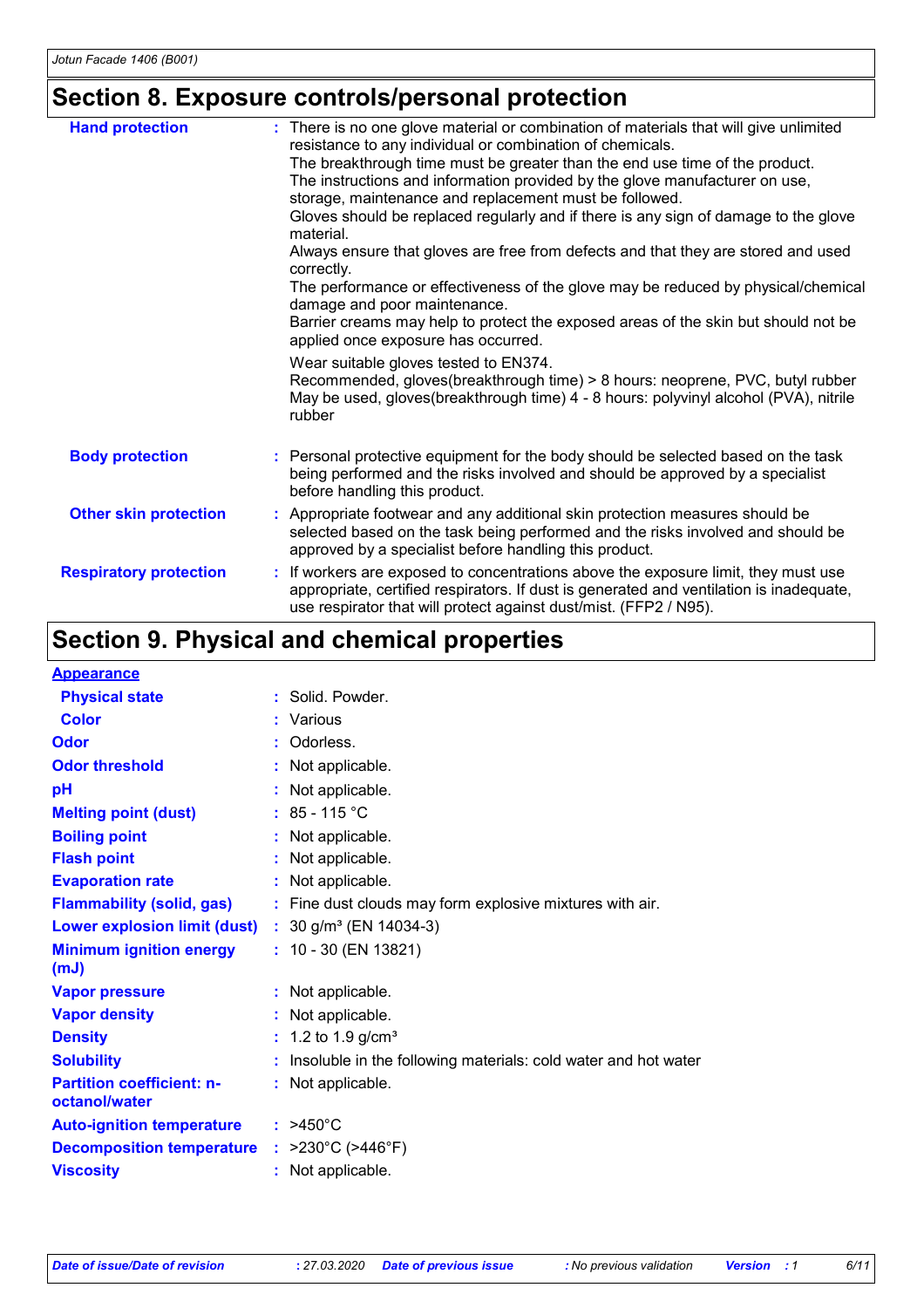# **Section 10. Stability and reactivity**

| <b>Reactivity</b>                            | : Fine dust clouds may form explosive mixtures with air.                                                                                                    |
|----------------------------------------------|-------------------------------------------------------------------------------------------------------------------------------------------------------------|
| <b>Chemical stability</b>                    | : The product is stable.                                                                                                                                    |
| <b>Possibility of hazardous</b><br>reactions | : Under normal conditions of storage and use, hazardous reactions will not occur.                                                                           |
| <b>Conditions to avoid</b>                   | : Avoid the creation of dust when handling and avoid all possible sources of ignition<br>(spark or flame).                                                  |
|                                              | Take precautionary measures against electrostatic discharges.                                                                                               |
|                                              | To avoid fire or explosion, dissipate static electricity during transfer by grounding<br>and bonding containers and equipment before transferring material. |
|                                              | Prevent dust accumulation.                                                                                                                                  |
| <b>Incompatible materials</b>                | : No specific data.                                                                                                                                         |
| <b>Hazardous decomposition</b>               | : Under normal conditions of storage and use, hazardous decomposition products                                                                              |

**products**

should not be produced.

# **Section 11. Toxicological information**

### **Information on toxicological effects**

| <b>Acute toxicity</b>                                                                 |               |                |             |                 |  |
|---------------------------------------------------------------------------------------|---------------|----------------|-------------|-----------------|--|
| <b>Product/ingredient name</b>                                                        | <b>Result</b> | <b>Species</b> | <b>Dose</b> | <b>Exposure</b> |  |
| $1,3,5$ -tris(oxiranylmethyl)-1,3, LD50 Oral<br>5-triazine-2,4,6(1h,3h,5h)-<br>trione |               | Rat            | 138 mg/kg   |                 |  |
| zinc di(benzothiazol-2-yl)<br>disulphide                                              | LD50 Oral     | Rat            | 540 mg/kg   |                 |  |

### **Irritation/Corrosion**

| <b>Product/ingredient name</b>                                                                            | <b>Result</b>   | <b>Species</b>                       | <b>Score</b> | <b>Exposure</b>   | <b>Observation</b> |
|-----------------------------------------------------------------------------------------------------------|-----------------|--------------------------------------|--------------|-------------------|--------------------|
| 1,3,5-tris(oxiranylmethyl)-1,3, Eyes - Severe irritant<br>$ 5\text{-}triazine-2,4,6(1h,3h,5h)-$<br>trione |                 | Rabbit                               |              | 100<br>milligrams |                    |
|                                                                                                           | Eyes - Irritant | l Mammal -<br>species<br>unspecified |              |                   |                    |

### **Sensitization**

| <b>Product/ingredient name</b>                                                   | <b>Route of</b><br>exposure | <b>Species</b>                  | <b>Result</b> |
|----------------------------------------------------------------------------------|-----------------------------|---------------------------------|---------------|
| $1,3,5$ -tris(oxiranylmethyl)-1,3, skin<br>5-triazine-2,4,6(1h,3h,5h)-<br>trione |                             | Mammal - species<br>unspecified | Sensitizing   |
| zinc di(benzothiazol-2-yl)<br>l disulphide                                       | skin                        | Mammal - species<br>unspecified | Sensitizing   |

### **Mutagenicity**

Not available.

### **Carcinogenicity**

Not available.

### **Reproductive toxicity**

Not available.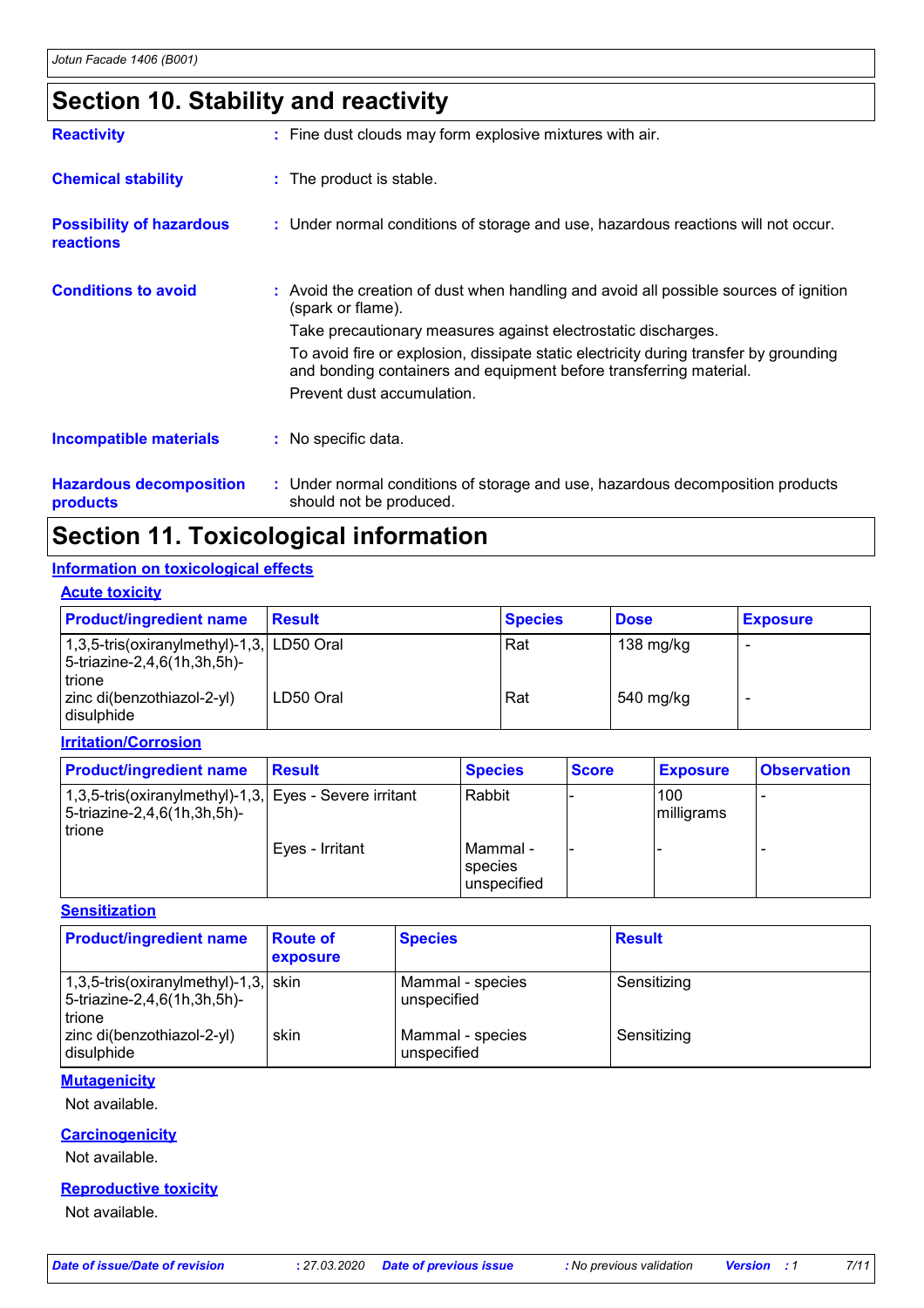# **Section 11. Toxicological information**

### **Teratogenicity**

Not available.

### **Specific target organ toxicity (single exposure)**

Not available.

### **Specific target organ toxicity (repeated exposure)**

| <b>Name</b>                                                             | <b>Category</b> | <b>Route of</b><br><b>Lexposure</b> | ∣ Target organs |
|-------------------------------------------------------------------------|-----------------|-------------------------------------|-----------------|
| $1,3,5$ -tris(oxiranylmethyl)-1,3,5-triazine-2,4,6(1h,3h,5h)-<br>trione | Category 2      | Not determined                      | Not determined  |

### **Aspiration hazard**

Not available.

| Information on the likely<br>routes of exposure | : Not available.                                                                                       |
|-------------------------------------------------|--------------------------------------------------------------------------------------------------------|
| <b>Potential acute health effects</b>           |                                                                                                        |
| <b>Eye contact</b>                              | : Causes serious eye damage.                                                                           |
| <b>Inhalation</b>                               | : No known significant effects or critical hazards.                                                    |
| <b>Skin contact</b>                             | : May cause an allergic skin reaction.                                                                 |
| <b>Ingestion</b>                                | : Harmful if swallowed.                                                                                |
|                                                 | <b>Symptoms related to the physical, chemical and toxicological characteristics</b>                    |
| <b>Eye contact</b>                              | : Adverse symptoms may include the following:<br>pain<br>watering<br>redness                           |
| <b>Inhalation</b>                               | : No specific data.                                                                                    |
| <b>Skin contact</b>                             | : Adverse symptoms may include the following:<br>pain or irritation<br>redness<br>blistering may occur |
| <b>Ingestion</b>                                | : Adverse symptoms may include the following:<br>stomach pains                                         |
|                                                 | Delayed and immediate effects and also chronic effects from short and long term exposure               |

|                                                                     | <u>Delayed and immediate enects and also embrile enects from short and fong term exposure</u>              |
|---------------------------------------------------------------------|------------------------------------------------------------------------------------------------------------|
| <b>Short term exposure</b><br><b>Potential immediate</b><br>effects | $:$ Not available.                                                                                         |
| <b>Potential delayed effects</b>                                    | $:$ Not available.                                                                                         |
| Long term exposure                                                  |                                                                                                            |
| <b>Potential immediate</b><br><b>effects</b>                        | $:$ Not available.                                                                                         |
| <b>Potential delayed effects</b>                                    | : Not available.                                                                                           |
| <b>Potential chronic health effects</b>                             |                                                                                                            |
| Not available.                                                      |                                                                                                            |
| <b>General</b>                                                      | : Once sensitized, a severe allergic reaction may occur when subsequently exposed<br>to very low levels.   |
| <b>Carcinogenicity</b>                                              | : No known significant effects or critical hazards.                                                        |
| <b>Mutagenicity</b>                                                 | : May cause genetic defects.                                                                               |
| <b>Teratogenicity</b>                                               | : No known significant effects or critical hazards.                                                        |
| <b>Developmental effects</b>                                        | : No known significant effects or critical hazards.                                                        |
| Date of issue/Date of revision                                      | 8/11<br>: 27.03.2020<br><b>Date of previous issue</b><br>: No previous validation<br><b>Version</b><br>: 1 |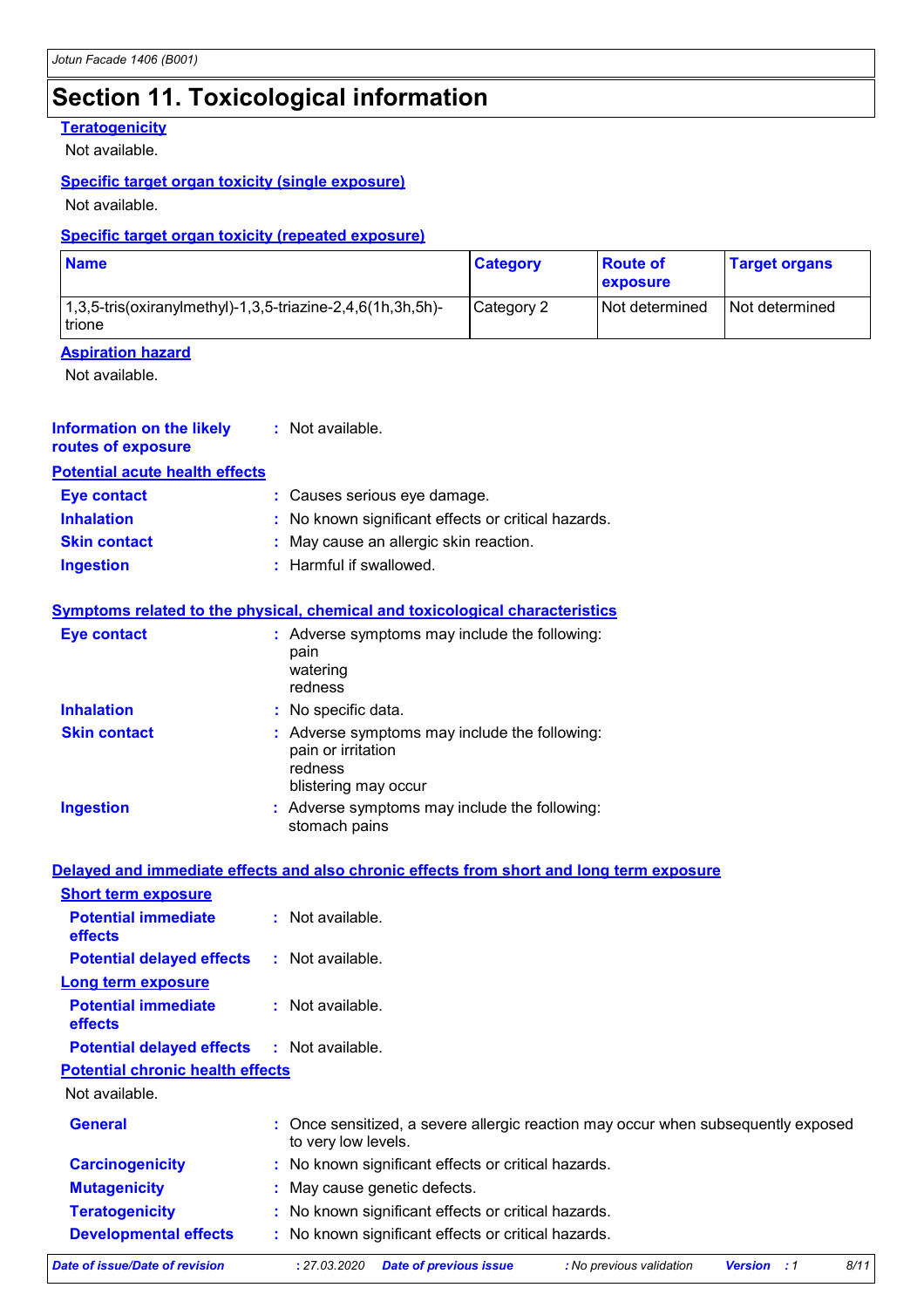# **Section 11. Toxicological information**

**Fertility effects** : No known significant effects or critical hazards.

### **Numerical measures of toxicity**

### **Acute toxicity estimates**

| Route               | <b>ATE value</b> |
|---------------------|------------------|
| Oral                | 1985 mg/kg       |
| Inhalation (vapors) | 59.55 mg/l       |

# **Section 12. Ecological information**

### **Toxicity**

Not available.

### **Persistence and degradability**

Not available.

### **Bioaccumulative potential**

| <b>Product/ingredient name</b>                                                             | ⊺LoɑP <sub>ow</sub> | <b>BCF</b> | <b>Potential</b> |
|--------------------------------------------------------------------------------------------|---------------------|------------|------------------|
| $(1,3,5\text{-tris}(oxiranylmethyl)-1,3, -0.8)$<br>5-triazine-2,4,6(1h,3h,5h)-<br>l trione |                     |            | low              |
| zinc di(benzothiazol-2-yl)<br>l disulphide                                                 | 5.02                | <8         | low              |

### **Mobility in soil**

**Soil/water partition coefficient (K**<sup>oc</sup>) **:** Not available.

**Other adverse effects** : No known significant effects or critical hazards.

### **Section 13. Disposal considerations**

| <b>Disposal methods</b> | : The generation of waste should be avoided or minimized wherever possible.<br>Disposal of this product, solutions and any by-products should at all times comply<br>with the requirements of environmental protection and waste disposal legislation<br>and any regional local authority requirements. Dispose of surplus and non-<br>recyclable products via a licensed waste disposal contractor. Waste should not be<br>disposed of untreated to the sewer unless fully compliant with the requirements of<br>all authorities with jurisdiction. Waste packaging should be recycled. Incineration or<br>landfill should only be considered when recycling is not feasible. This material and<br>its container must be disposed of in a safe way. Care should be taken when<br>handling emptied containers that have not been cleaned or rinsed out. Empty<br>containers or liners may retain some product residues. Avoid dispersal of spilled |
|-------------------------|----------------------------------------------------------------------------------------------------------------------------------------------------------------------------------------------------------------------------------------------------------------------------------------------------------------------------------------------------------------------------------------------------------------------------------------------------------------------------------------------------------------------------------------------------------------------------------------------------------------------------------------------------------------------------------------------------------------------------------------------------------------------------------------------------------------------------------------------------------------------------------------------------------------------------------------------------|
|                         | material and runoff and contact with soil, waterways, drains and sewers.                                                                                                                                                                                                                                                                                                                                                                                                                                                                                                                                                                                                                                                                                                                                                                                                                                                                           |

## **Section 14. Transport information**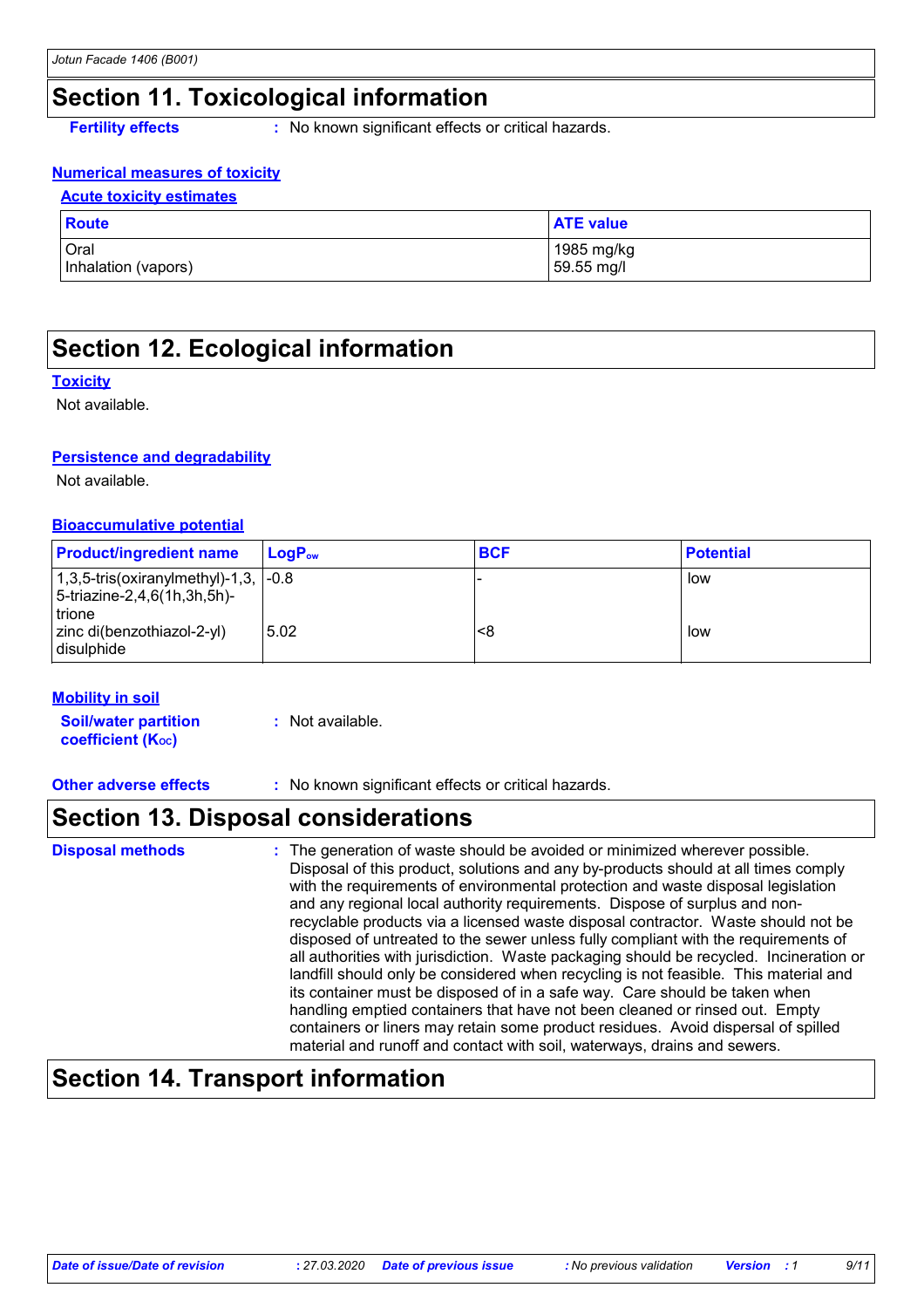# **Section 14. Transport information**

|                                      | <b>ADR/RID</b>                                                                                                                                                                                                        | <b>IMDG</b>                                                                                                                                                                                                                                                     | <b>IATA</b>                                                                                                                                                                                                       |
|--------------------------------------|-----------------------------------------------------------------------------------------------------------------------------------------------------------------------------------------------------------------------|-----------------------------------------------------------------------------------------------------------------------------------------------------------------------------------------------------------------------------------------------------------------|-------------------------------------------------------------------------------------------------------------------------------------------------------------------------------------------------------------------|
| <b>UN number</b>                     | <b>UN3077</b>                                                                                                                                                                                                         | <b>UN3077</b>                                                                                                                                                                                                                                                   | <b>UN3077</b>                                                                                                                                                                                                     |
| <b>UN proper</b><br>shipping name    | Environmentally hazardous<br>substance, solid, n.o.s. (zinc di<br>(benzothiazol-2-yl) disulphide)                                                                                                                     | Environmentally hazardous<br>substance, solid, n.o.s. (zinc di<br>(benzothiazol-2-yl) disulphide).<br>Marine pollutant (zinc di<br>(benzothiazol-2-yl) disulphide)                                                                                              | Environmentally hazardous<br>substance, solid, n.o.s. (zinc di<br>(benzothiazol-2-yl) disulphide)                                                                                                                 |
| <b>Transport hazard</b><br>class(es) | 9                                                                                                                                                                                                                     | 9                                                                                                                                                                                                                                                               | 9                                                                                                                                                                                                                 |
| <b>Packing group</b>                 | Ш                                                                                                                                                                                                                     | III                                                                                                                                                                                                                                                             | III                                                                                                                                                                                                               |
| <b>Environmental</b><br>hazards      | Yes.                                                                                                                                                                                                                  | Yes.                                                                                                                                                                                                                                                            | Yes.                                                                                                                                                                                                              |
| <b>Additional</b><br>information     | This product is not regulated<br>as a dangerous good when<br>transported in sizes of ≤5 L or<br>$\leq$ 5 kg, provided the<br>packagings meet the general<br>provisions of 4.1.1.1, 4.1.1.2<br>and 4.1.1.4 to 4.1.1.8. | This product is not regulated<br>as a dangerous good when<br>transported in sizes of ≤5 L or<br>$\leq$ 5 kg, provided the<br>packagings meet the general<br>provisions of 4.1.1.1, 4.1.1.2<br>and 4.1.1.4 to 4.1.1.8.<br><b>Emergency schedules F-A,</b><br>S-F | This product is not regulated<br>as a dangerous good when<br>transported in sizes of ≤5 L or<br>$\leq$ 5 kg, provided the<br>packagings meet the general<br>provisions of 5.0.2.4.1, 5.0.2.6.<br>1.1 and 5.0.2.8. |

| <b>Additional information</b>                                                    |                                                                                                                                                                                                                                                                          |
|----------------------------------------------------------------------------------|--------------------------------------------------------------------------------------------------------------------------------------------------------------------------------------------------------------------------------------------------------------------------|
| <b>ADR/RID</b>                                                                   | : This product is not regulated as a dangerous good when transported in sizes of ≤5 L<br>or $\leq$ 5 kg, provided the packagings meet the general provisions of 4.1.1.1, 4.1.1.2<br>and 4.1.1.4 to 4.1.1.8.<br><b>Hazard identification number 90</b><br>Tunnel code (-) |
| <b>IMDG</b>                                                                      | : This product is not regulated as a dangerous good when transported in sizes of ≤5 L<br>or $\leq$ 5 kg, provided the packagings meet the general provisions of 4.1.1.1, 4.1.1.2<br>and 4.1.1.4 to 4.1.1.8.<br><b>Emergency schedules F-A, S-F</b>                       |
| <b>IATA</b>                                                                      | : This product is not regulated as a dangerous good when transported in sizes of $\leq 5$ L<br>or $\leq$ 5 kg, provided the packagings meet the general provisions of 5.0.2.4.1, 5.0.2.6.1.<br>1 and 5.0.2.8.                                                            |
|                                                                                  | Special precautions for user : Transport within user's premises: always transport in closed containers that are<br>upright and secure. Ensure that persons transporting the product know what to do in<br>the event of an accident or spillage.                          |
| <b>Transport in bulk according : Not available.</b><br>to Annex II of MARPOL and |                                                                                                                                                                                                                                                                          |

**the IBC Code**

# **Section 15. Regulatory information**

| <b>Safety, health and</b><br>environmental regulations<br>specific for the product |  | : No known specific national and/or regional regulations applicable to this product<br>(including its ingredients). |
|------------------------------------------------------------------------------------|--|---------------------------------------------------------------------------------------------------------------------|
| <b>International regulations</b>                                                   |  |                                                                                                                     |
| <b>Chemical Weapon Convention List Schedules I, II &amp; III Chemicals</b>         |  |                                                                                                                     |

Not listed.